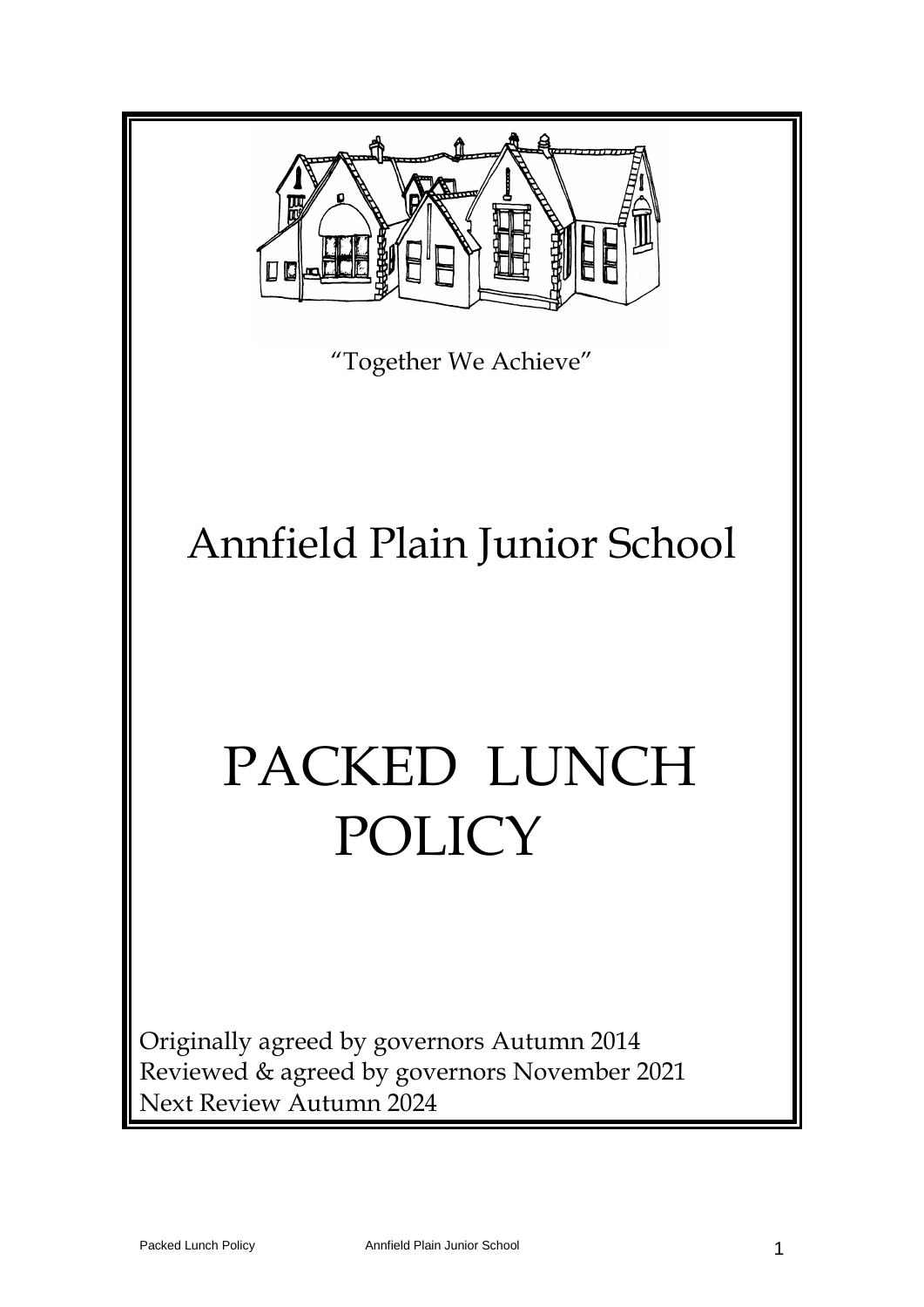# **Packed Lunch Policy**

# **Annfield Plain Junior School**

# **School Food – Policy for Packed Lunches (brought in from home)**

# **Introduction**

To grow and stay healthy children need to eat a nutritionally well-balanced diet. Schools are an influential setting and can contribute significantly to improving the health and well-being of pupils.

Good nutrition in childhood can help to prevent a variety of health problems, both in the short term and later in life. There is increasing concern that many children are consuming too much fat, sugar and salt and too little fibre, fruit and vegetables.

Packed lunches can contribute to almost a third of a child's weekly food intake and therefore need to be balanced and nutritious.

# **Aim**

To ensure that packed lunches (brought in from home) reflect the new standards for school meals introduced in September 2006.

# **Rationale:**

- Schools are required to positively promote the health and well being of its pupils. Work around healthy eating is a high priority of the previous Every Child Matters agenda.
- The content of lunchboxes needs to reflect the requirement of schools to meet minimum food and nutrition standards for school meals.
- The contents of lunchboxes in some schools can be extremely unhealthy, audits of lunchboxes often show that in the main they contain foods with high levels of fat, sugar and salt, and very few fruit and vegetables.
- To encourage healthy eating habits from an early age and improve the overall nutrition of pupils
- The short-term effects of unhealthy packed lunches and food intake can include poor growth, tooth decay, obesity, anaemia, constipation, poor concentration and behavioural problems, which may have an impact on a child's learning.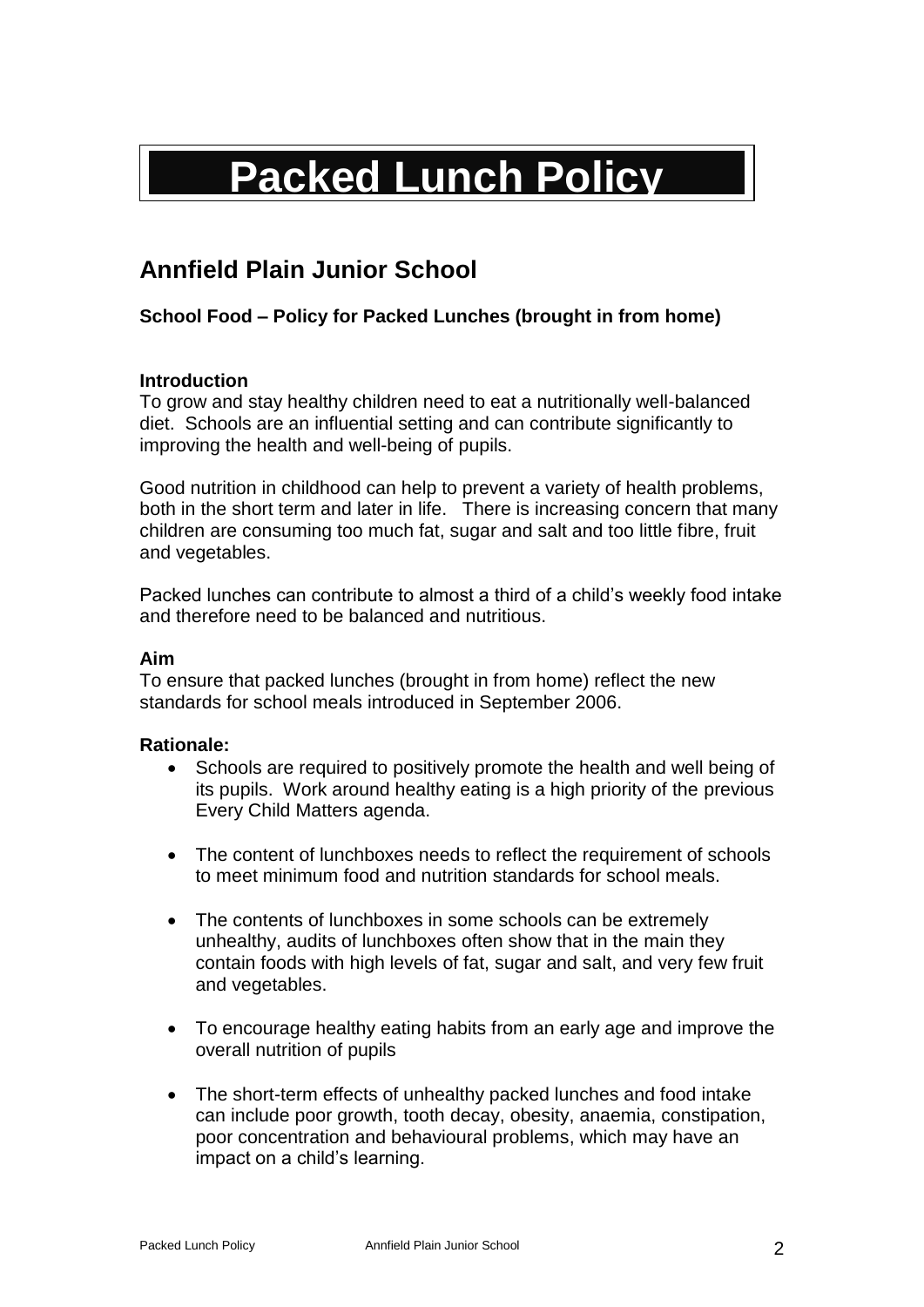• The long-term effects of a poor diet in childhood can lead to an increased risk of stroke, cancer, heart disease and diabetes in adulthood.

# **Objectives**

- To improve the nutritional quality of packed lunches in schools and the eating habits of children at lunchtimes
- To develop an awareness in pupils, parents, staff and the wider community that the school takes a pro-active approach to promoting healthy eating.
- To encourage healthy eating habits in childhood that can influence health and well being in later life.
- To ensure that food brought into school (packed lunches) reflects and meets food standards for School Food (2006).

#### **Implementation**

This packed lunch policy fits within a wider context of promoting a whole school approach to food and healthy eating.

• Children's packed lunches should be based on the 'Eatwell Plate' model which shows items the 5 main food groups; (Food Standards Agency 2007).

# **Bread, Rice, Potatoes, Pasta**

These starchy foods are a healthy source of energy. Packed lunches should include 2 or more portions.

# **Fruit and Vegetables**

These foods provide vitamins, minerals and fibre. Lunches should include at least 1 portion of fruit and 1 portion of vegetables / salad, or more.

#### **Milk and Dairy foods**

These foods provide calcium for healthy bones and teeth. Include 1 portion at lunch

#### **Meat, Fish, Eggs, Beans**

These foods provide protein for growth. Packed lunches should include 1 portion of these foods

# **Foods and drinks high in fat and / or sugar**

It is important not to fill up on too many foods that are high in fat and / or sugar at the expense of other more nutritious foods. Limiting high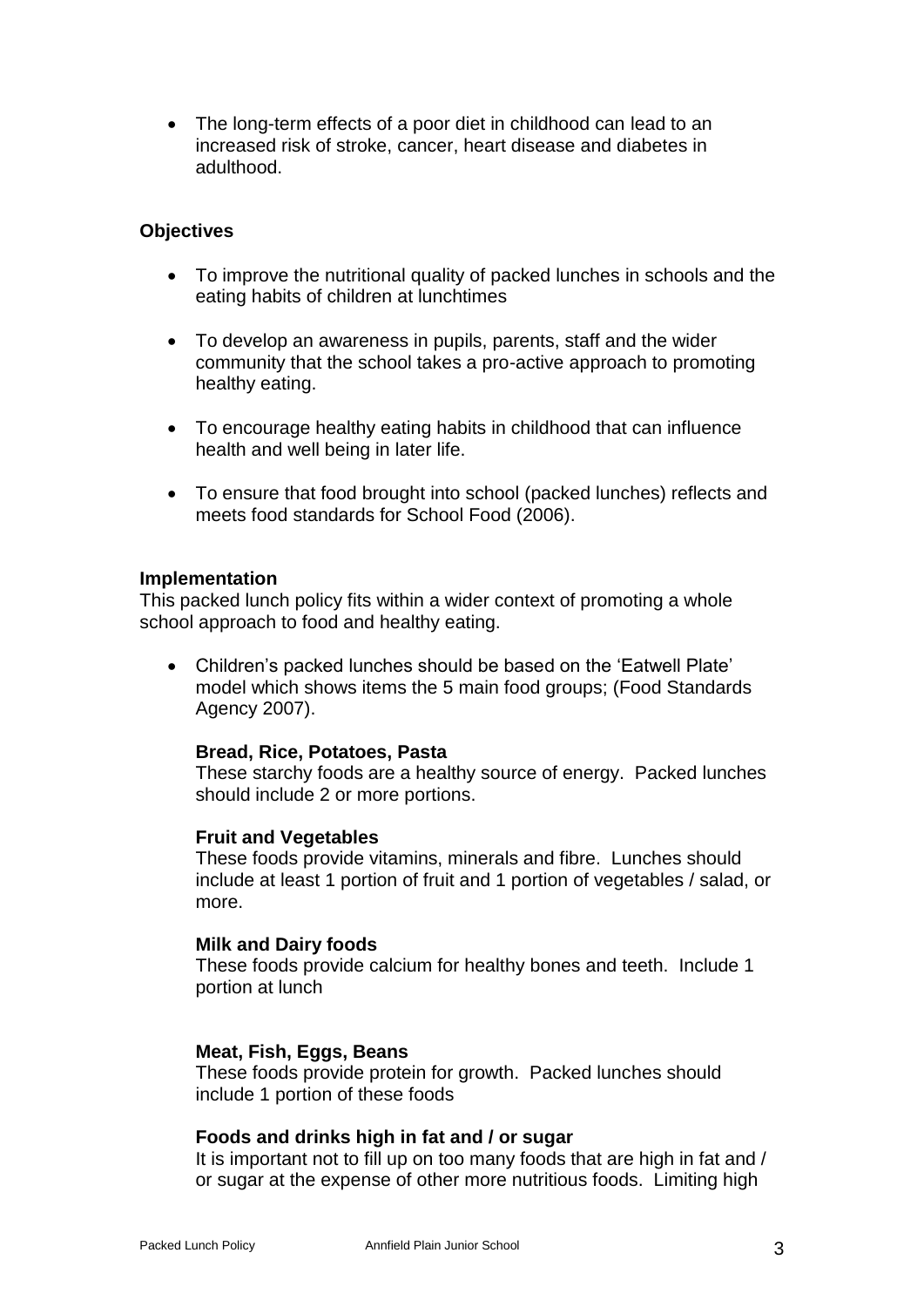fat and sugar foods will help protect young people from becoming overweight as well as helping prevent tooth decay, heart disease, stroke, and diabetes. This is why sweets, chocolate, crisps, cereal bars, fruit bars, toffee/salted popcorn, squash and fizzy drinks are no longer available in schools. Please support your school by not including these items in a packed lunch**.\*\*\*(see box below)**

**Drinks –** any drinks provided in lunch boxes **should only** include either plain water, milk (semi-skimmed), unsweetened fresh fruit juice, diluted fresh fruit juice, fruit or dairy based smoothies.

To ensure consistency and to keep packed lunches in line with food standards for school meals, packed lunches **should not** contain the following:

Fizzy / sugary drinks in cartons, bottles or cans Chocolate or chocoloate-coated products Sweets / confectionary Chocolate spread as a filling for sandwiches

Additionally it is **recommended** by food standards that packed lunches should not contain the following or that they should not be in packed lunches on a regular basis:

 Cereal bars, fruit bars Sugared / toffee and salted popcorn Crisps or any packet savoury snacks high in salt and fat

(Additional information is available with ideas and examples of foods that can be included in packed lunches).*School Food Trust*

*[www.schoolfoodtrust.org.uk](http://www.schoolfoodtrust.org.uk/)*

# **Waste and Disposal**

The school will, within reason, send any uneaten packed lunch food items back home. The rationale for this is that parents can also monitor what their child has consumed during the day and then raise any concerns over their child's food intake with the school.

# **Promotion of Healthy Packed Lunches**

Salten nutsunder der Salten und der Salten und der Salten und der Salten und der Salten und der Salten und der<br>Statistischen der Salten und der Salten und der Salten und der Salten und der Salten und der Salten und der Sa

There will be ongoing promotion of the need to provide healthy packed lunches though:

> Pupil, parent / carers newsletters School brochure Whole School / Packed Lunch Policy Health weeks / healthy eating activities School website School involvement in National Healthy Schools Programme **'**Pack A Punch In Your Lunch' guide to healthy packed lunches

# **Packed Lunch Containers**

It is the responsibility of the parents / carers to provide an appropriate packed lunch container where food items can be stored securely and appropriately until the lunchtime period. Parents are advised to include an ice pack. Food